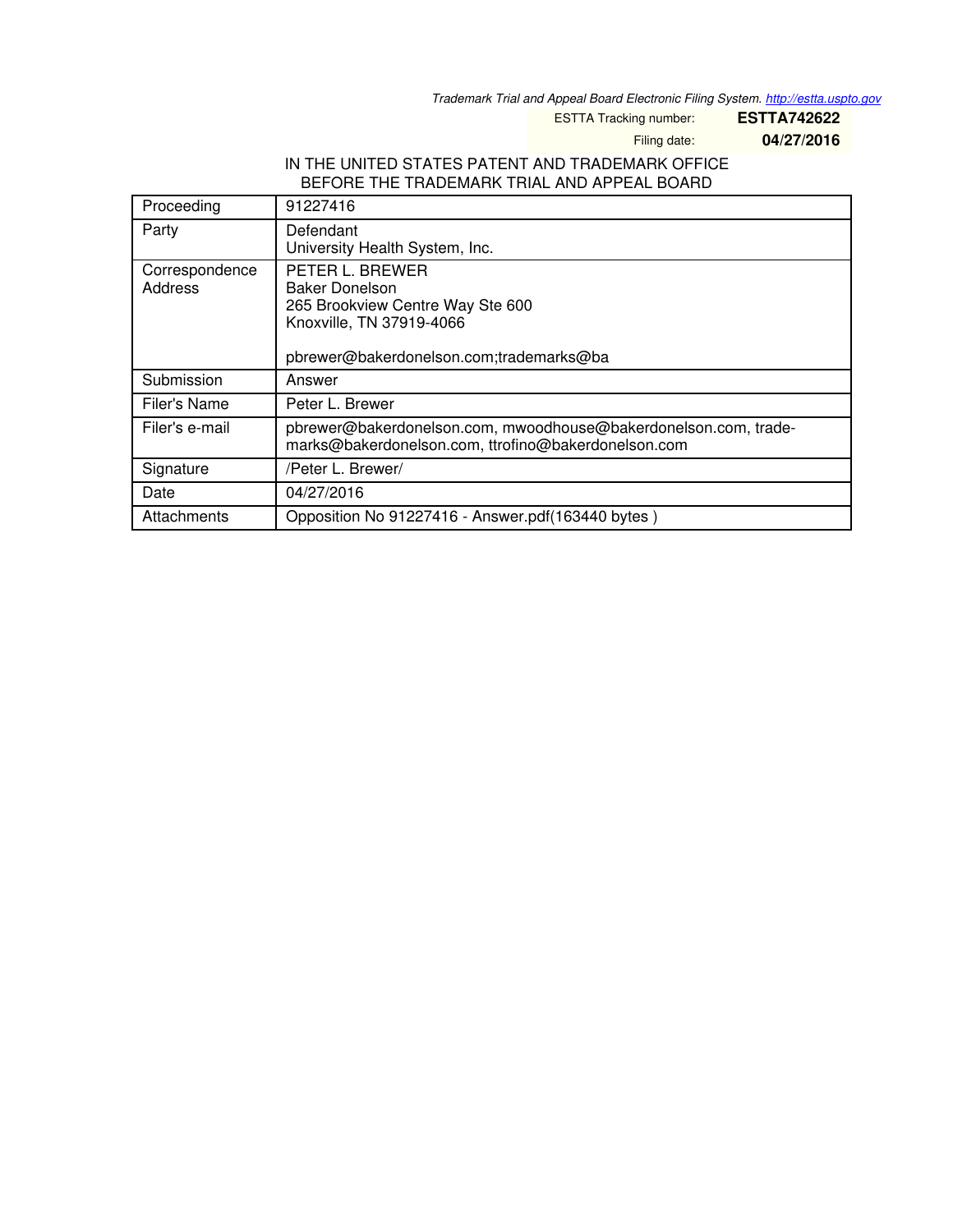#### **IN THE UNITED STATES PATENT AND TRADEMARK OFFICE BEFORE THE TRADEMARK TRIAL AND APPEAL BOARD**

| In the Matter of:<br>Mark:<br><b>Application Filing Date:</b> | U.S. Trademark Application Serial No.: 86/788,939<br><b>TENNESSEE TURNS TEAL (word mark)</b><br><b>October 15, 2015</b>                |  |  |
|---------------------------------------------------------------|----------------------------------------------------------------------------------------------------------------------------------------|--|--|
|                                                               | and                                                                                                                                    |  |  |
| Mark:<br><b>Application Filing Date:</b>                      | U.S. Trademark Application Serial No.: 86/789,098<br><b>TENNESSEE TURNS TEAL (composite mark)</b><br>October 15, 2015 (composite mark) |  |  |

| TURN THE TOWNS TEAL, INC.           |                                  |
|-------------------------------------|----------------------------------|
| Opposer,                            |                                  |
| VS.                                 | <b>Opposition No. 91/227,416</b> |
| UNIVERSITY HEALTH SYSTEM,           |                                  |
| <b>INC.</b> d/b/a UT Medical Center |                                  |
| licant.                             |                                  |

# **ANSWER TO NOTICE OF OPPOSITION**

**\_\_\_\_\_\_\_\_\_\_\_\_\_\_\_\_\_\_\_\_\_\_\_\_\_\_\_\_\_\_\_\_\_\_\_\_\_\_\_\_\_\_\_\_\_\_\_\_\_\_\_\_\_\_\_\_\_\_\_\_\_\_\_\_\_\_\_\_\_\_\_\_\_\_\_\_\_\_** 

COMES NOW Applicant University Health System, Inc. ("UT Medical Center") and, for its Answer to the Notice of Opposition filed by Turn The Towns Teal, Inc. ("Opposer") against UT Medical Center's applications for registration of the "Tennessee Turns Teal" marks, states as follows:

### **RESPONSES TO SPECIFIC ALLEGATIONS CONTAINED IN THE NOTICE OF OPPOSITION**

1. In response to the allegations contained in paragraph 1 of the Notice of Opposition, Applicant admits that Opposer appears to be a limited liability company organized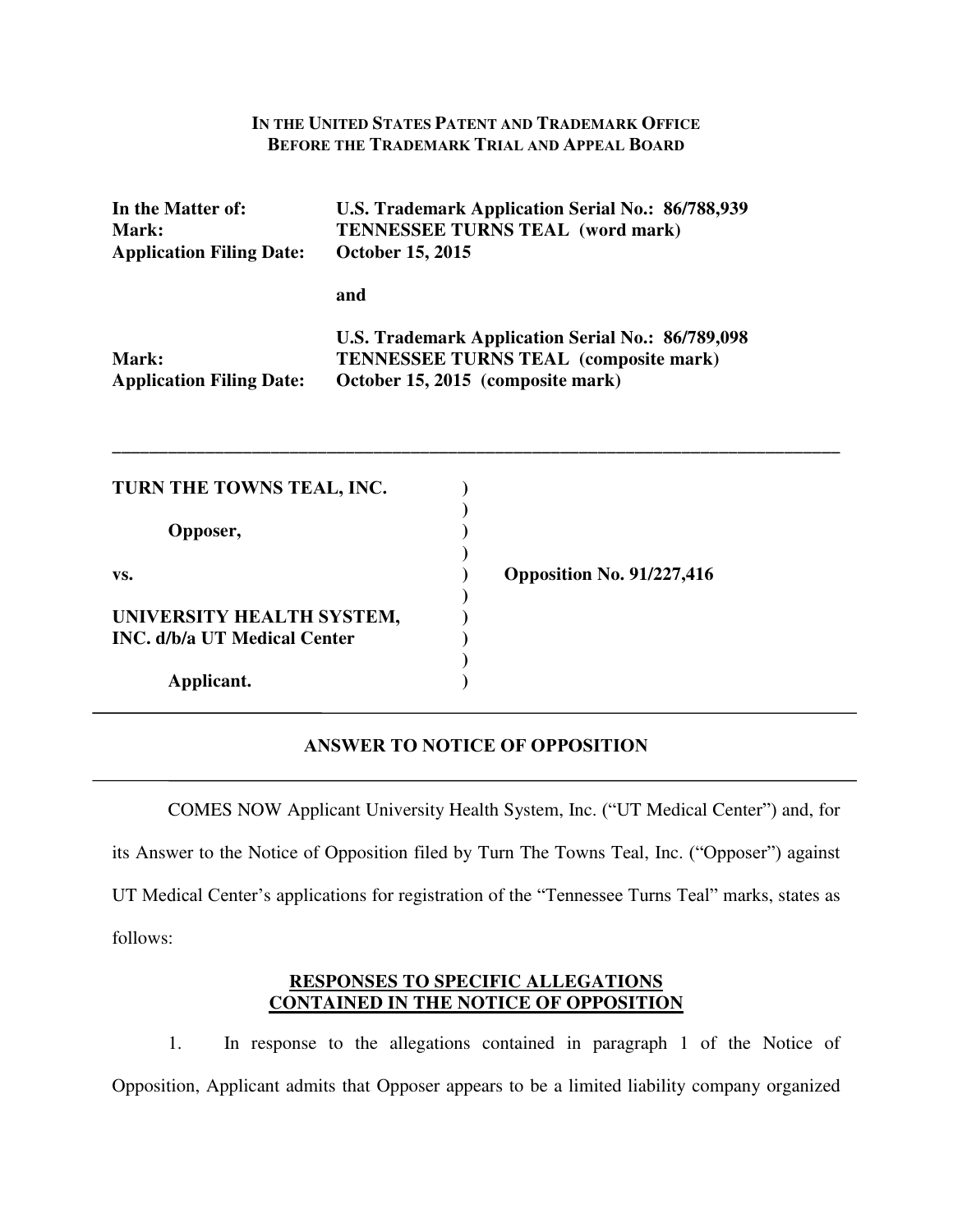and existing under the laws of the State of New Jersey. Applicant denies that Opposer's "Turn The Towns Teal" mark is "well-known." Applicant is without sufficient knowledge or information to form a belief as to the truth or falsity of the averment concerning the late Gail MacNeil, but does extend its condolences.

2. In response to the allegations contained in paragraph 2 of the Notice of Opposition, UT Medical Center admits that September is recognized as National Ovarian Cancer Awareness Month. Applicant is a hospital system and is generally familiar with this designation. Applicant is without knowledge or information sufficient to form a belief as to the truth or falsity of the remaining allegations of paragraph 2 and, therefore, denies such allegations.

3. In response to the allegations contained in paragraph 3 of the Notice of Opposition, UT Medical Center denies that Opposer's "Turn the Towns Teal" mark has been the subject of "many" campaigns in Tennessee or that Opposer has distributed clothing goods bearing the "Turn The Towns Teal" mark "for many years," and demands proof of same. Applicant is without knowledge or information sufficient to form a belief as to the truth or falsity of the remaining allegations of paragraph 3 and, therefore, denies such allegations.

4. In response to the allegations contained in paragraph 4 of the Notice of Opposition, UT Medical Center states that U.S. Registration No. 3,638,744 speaks for itself.

5. UT Medical Center denies the truth of the allegations contained in paragraph 5 of the Notice of Opposition.

6. UT Medical Center is without knowledge or information sufficient to form a belief as to the truth or falsity of the allegation contained in paragraph 6 of the Notice of Opposition concerning the amount of "time, money and other resources" devoted by Opposer in "advertising, promoting, and marketing its services" provided under the [Turn The Towns Teal]

2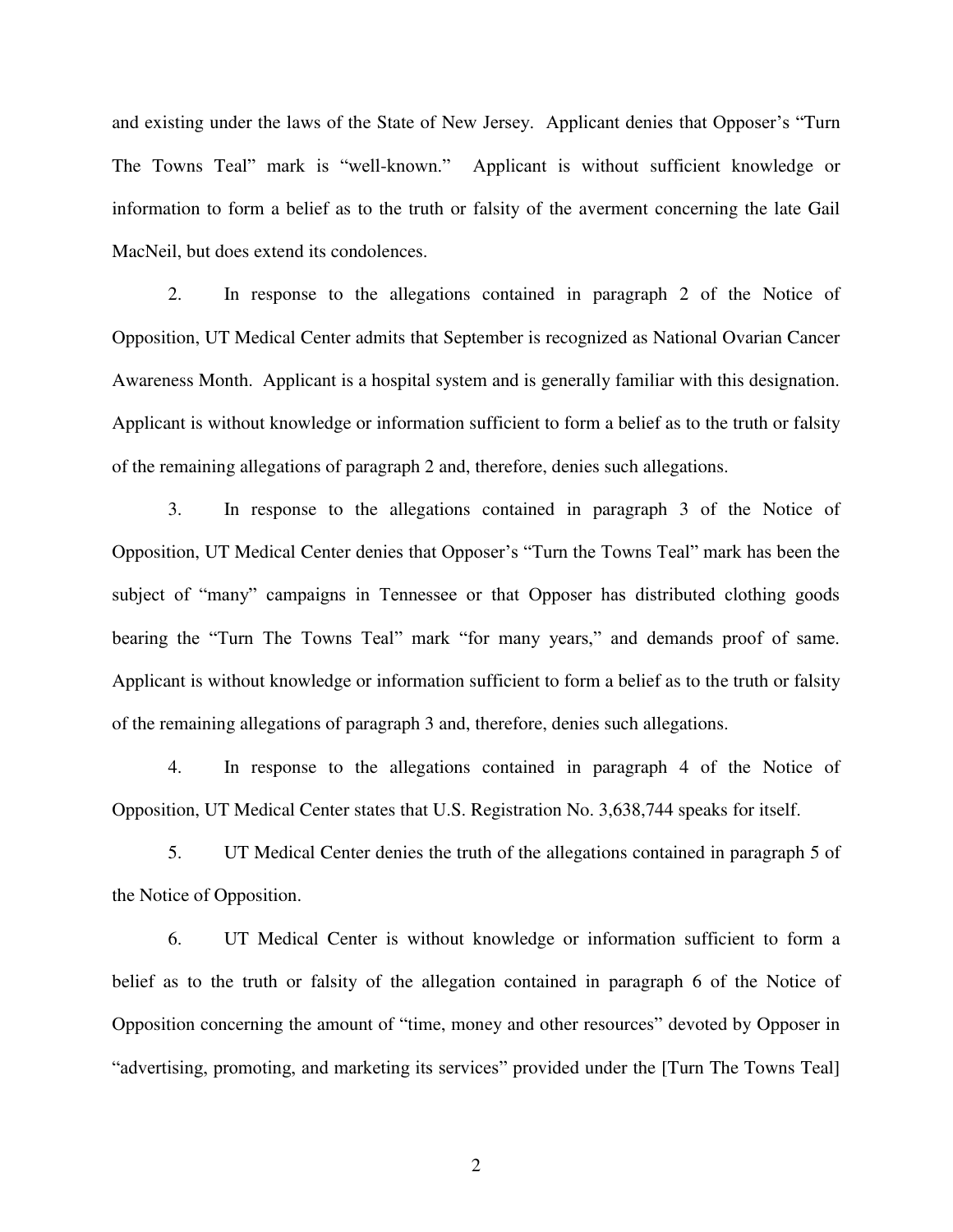mark and, therefore, denies same. UT Medical Center denies the truth of the remaining allegations contained in paragraph 6 of the Notice of Opposition.

7. In response to the allegations contained in paragraph 7 of the Notice of Opposition, UT Medical Center admits that U.S. Serial No. 86/788,939 is the subject of Opposer's Notice of Opposition. UT Medical Center states that U.S. Serial No. 86/788,939 is for the word mark "Tennessee Turns Teal," and otherwise speaks for itself.

8. In further response to the allegations in paragraph 7 of the Notice of Opposition, UT Medical Center admits that U.S. Serial No. 86/789,098 is also the subject of Opposer's Notice of Opposition. UT Medical Center states that U.S. Serial No. 86/789,098 is for the composite mark:



wherein certain colors are claimed as features of the mark, and otherwise speaks for itself.

9. UT Medical Center denies any allegations contained in paragraph 7 that are inconsistent with U.S. Serial Nos. 86/788,939 and 86/789,098.

10. Paragraph 8 of the Notice of Opposition consists of a statement, argument, or conclusion of law to which no admission or denial is required. To the extent a response is required, UT Medical Center denies all averments presented in paragraph 8 and demands strict proof thereof. Applicant would add that it has searched Opposer's mark diligently and has yet to see where the outline of the State of Tennessee is shown or where the word "Tennessee" is used.

11. Paragraph 9 of the Notice of Opposition consists of a statement, argument, or conclusion of law to which no admission or denial is required. To the extent a response is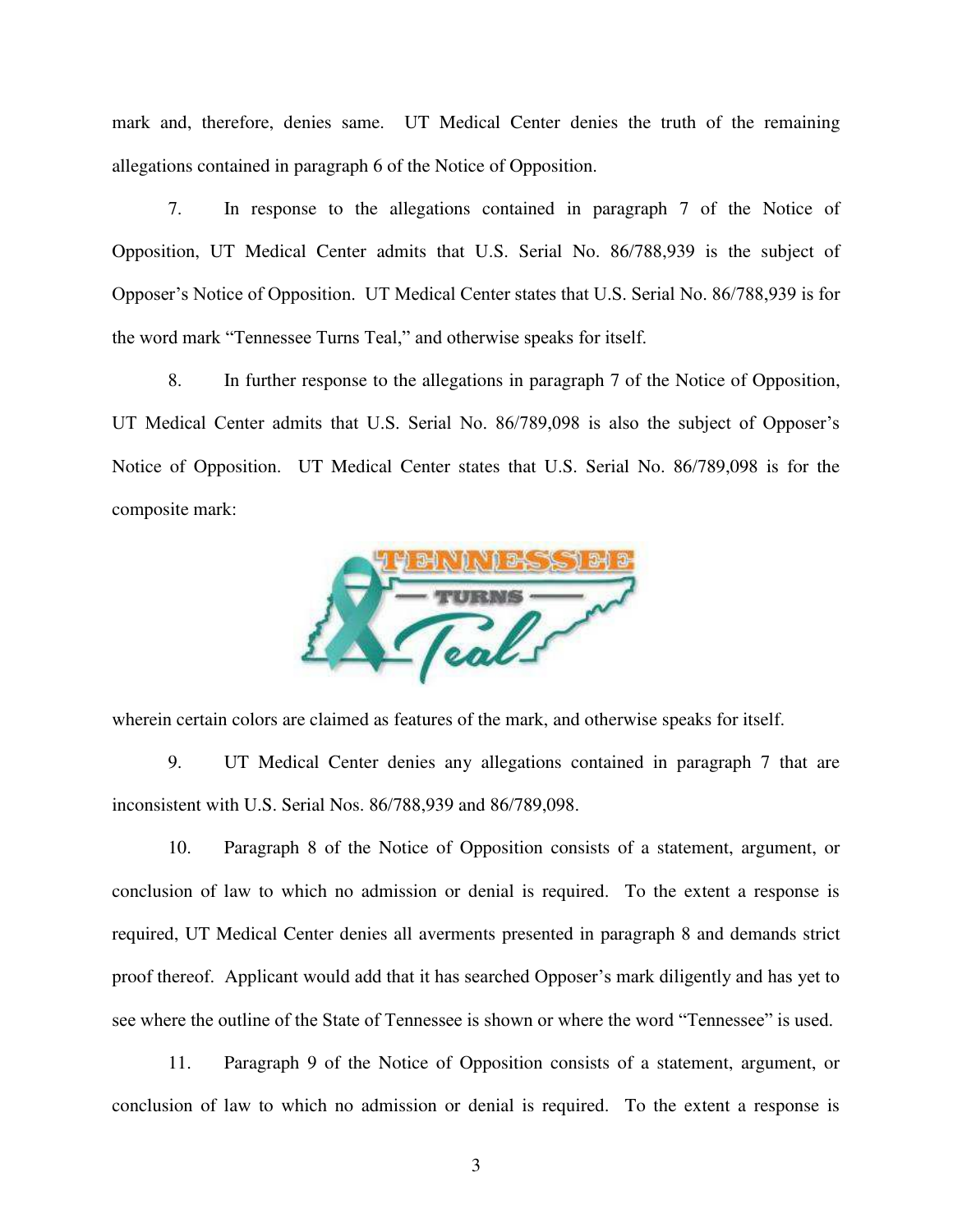required, UT Medical Center denies all averments presented in paragraph 9 and demands strict proof thereof.

12. UT Medical Center admits that the date of filing of its applications is October 15, 2015. UT Medical Center is without knowledge or information sufficient to form a belief as to the truth or falsity of the remaining allegations contained in paragraph 10 of the Notice of Opposition concerning Opposer's date of first use and priority and, therefore, denies same.

13. In response to the allegations contained in paragraph 11 of the Notice of Opposition, UT Medical Center admits that its U.S. Serial No. 86/788,939 and U.S. Serial No. 86/789,098 claim goods in Class 025 and services in Classes 035 and 036. UT Medical Center denies any allegations contained in paragraph 11 that are inconsistent with U.S. Serial Nos. 86/788,939 and 86/789,098, which speak for themselves. All other allegations presented in paragraph 11 are denied.

14. UT Medical Center denies the truth of the allegations contained in paragraph 12 of the Notice of Opposition. UT Medical Center would add that it is a not-for-profit organization dedicated to providing medical services to a large region in Appalachia, much of which is remote, poor and under-served. The inference that UT Medical Center would seek to harm the reputation of another non-profit organization is as unnecessary as it is untrue.

15. UT Medical Center denies the truth of the allegations contained in paragraph 13 of the Notice of Opposition. UT Medical Center denies any assertion or implication that its marks at issue are likely to cause confusion with Opposer's asserted "Turn The Towns Teal" mark.

4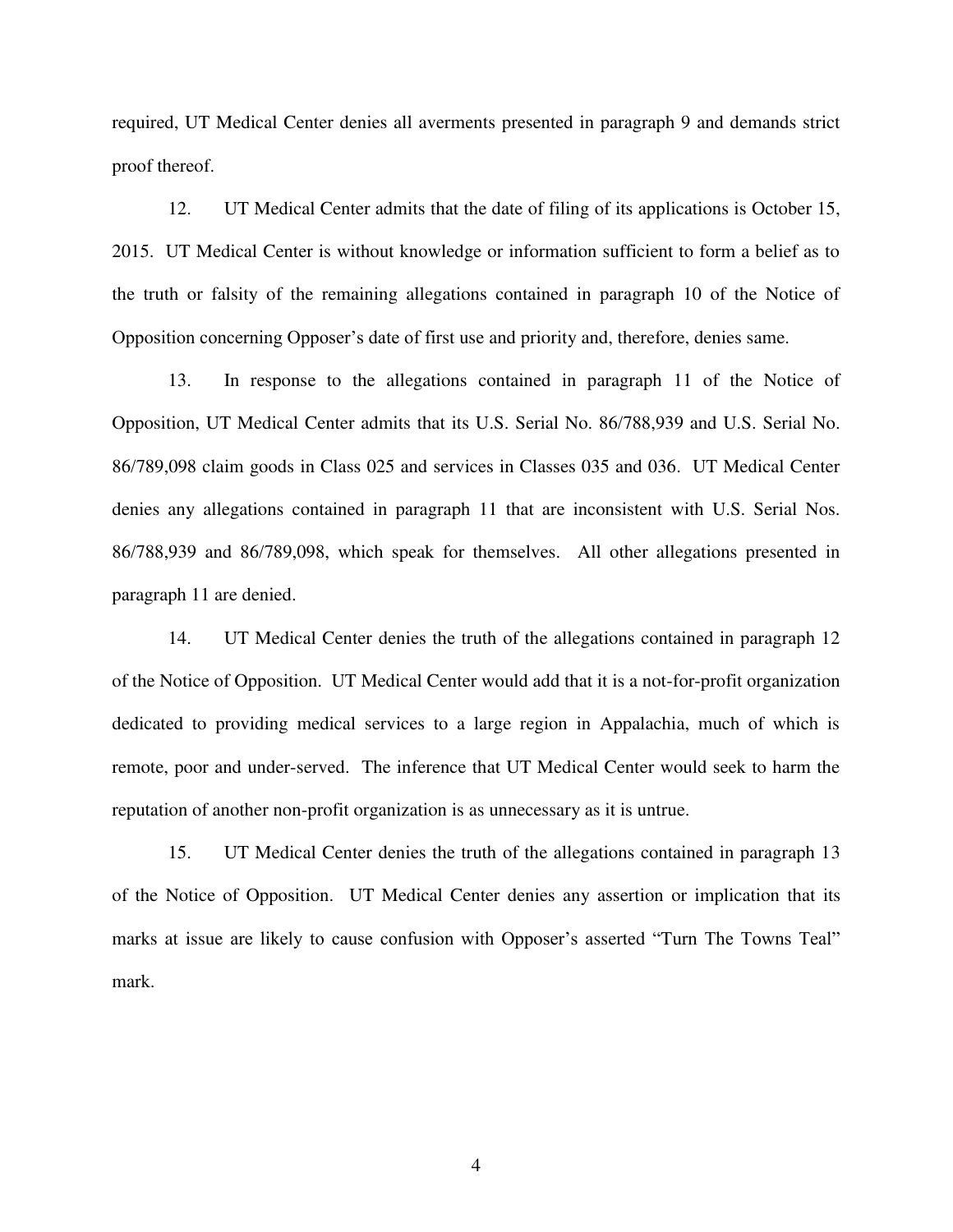16. The remainder of the allegations in the Notice of Opposition being merely prayers for relief requires no response. Notwithstanding, UT Medical Center denies that Opposer is entitled to any relief whatsoever against it.

17. Any allegations contained in the Notice of Opposition that UT Medical Center has not expressly admitted above are hereby denied.

#### **DEFENSES**

18. UT Medical Center sets forth the following defenses. Characterizing the defenses below as "Affirmative Defenses" does not shift the burden of proof to UT Medical Center with respect to any issues for which Opposer carries the burden of proof.

19. The Notice of Opposition fails to state a claim for which relief may be granted.

20. Opposer's claims may be barred by the doctrines of estoppel, waiver, and/or laches.

21. Opposer does not have priority over or rights superior to UT Medical Center's rights in the TENNESSEE TURNS TEAL marks or U.S. Serial Nos. 86/788,939 and 86/789,098 for the goods and services intended in good faith to be provided by UT Medical Center.

22. The term "teal" and the color are indicative of the cause to cure gynecological cancers, and to support those who are being and have been affected by gynecological cancers. As such, the term "teal" is admittedly a descriptive term and no one entity may claim this term as a trademark exclusively. In addition, the term "teal" and teal-colored ribbons are frequently used to express a desire to find treatments and cures for gynecological cancers and to raise money for research, much as pink ribbons are used to express a desire to find treatments and cures for breast cancer and to raise money for medical research . To the extent Opposer may claim the term "teal" as a dominant term, Opposer's mark is weak. Therefore, Opposer's purported rights

5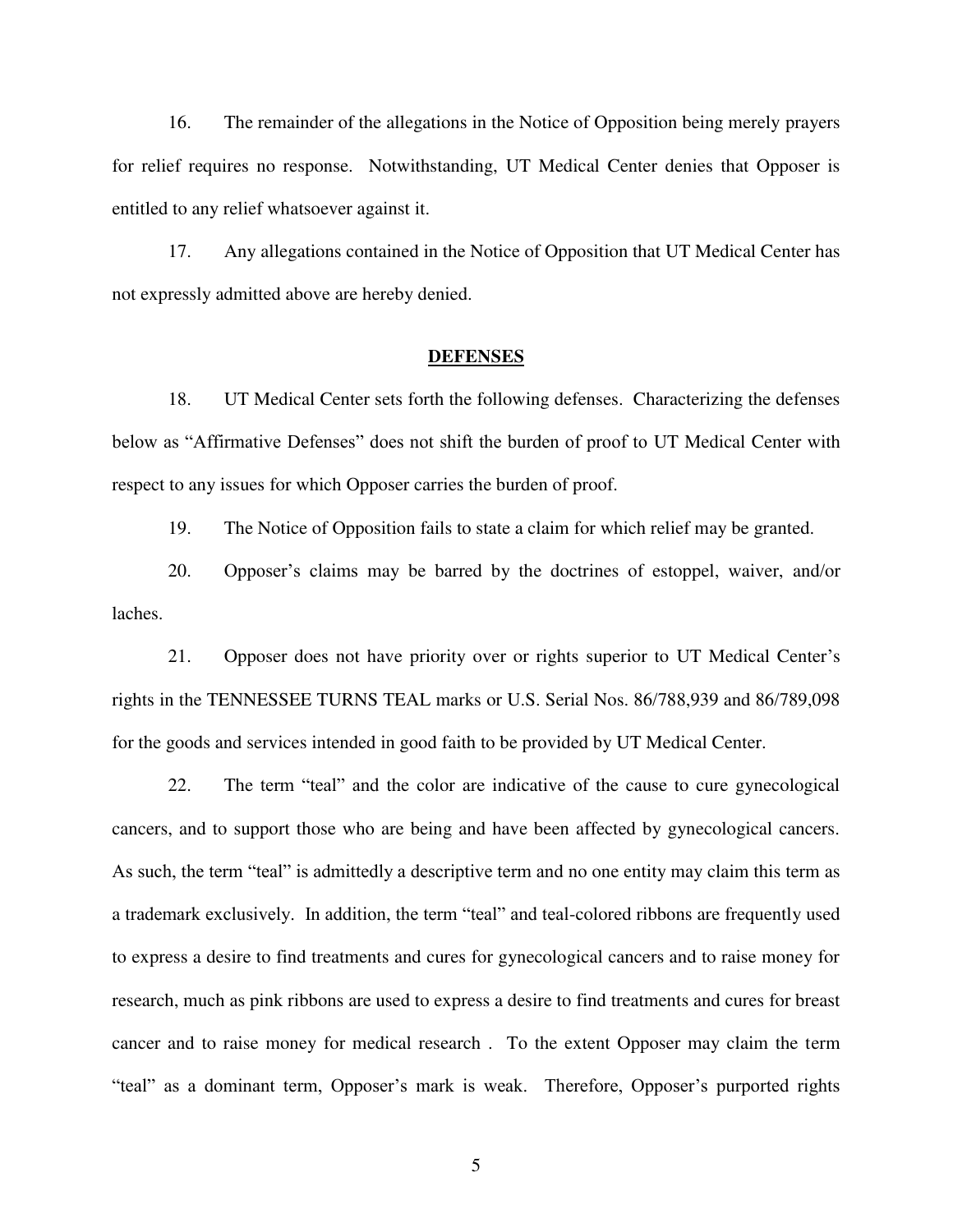extend no further than to the specific mark that Opposer alleges it owns, which is not the same as or likely to cause confusion with UT Medical Center's proposed marks.

23. Opposer has not and will not be damaged by the registration of the marks in U.S. Serial Nos. 86/788,939 and 86/789,098. Indeed, Opposer and Applicant are non-profit entities "fighting" for the same cause.

24. UT Medical Center reserves the right to assert additional defenses that may be revealed through discovery and as appropriate and necessary.

WHEREFORE, UT Medical Center respectfully requests that registration of the Opposed Marks be permitted.

DATED this 27th day of April 2016. Respectfully submitted,

/Peter L. Brewer/

Peter L. Brewer Registration No. 41,636 **BAKER, DONELSON IP GROUP** 265 Brookview Centre Way Suite 600 Knoxville, Tennessee 37919 pbrewer@bakerdonelson.com

Maia T. Woodhouse, Esq. **BAKER DONELSON IP GROUP** 211 Commerce Street, Suite 800 Nashville, Tennessee 37201 (615) 726-5753 (office) (615) 744-5753 (fax) mwoodhouse@bakerdonelson.com

*Attorneys for Applicant*